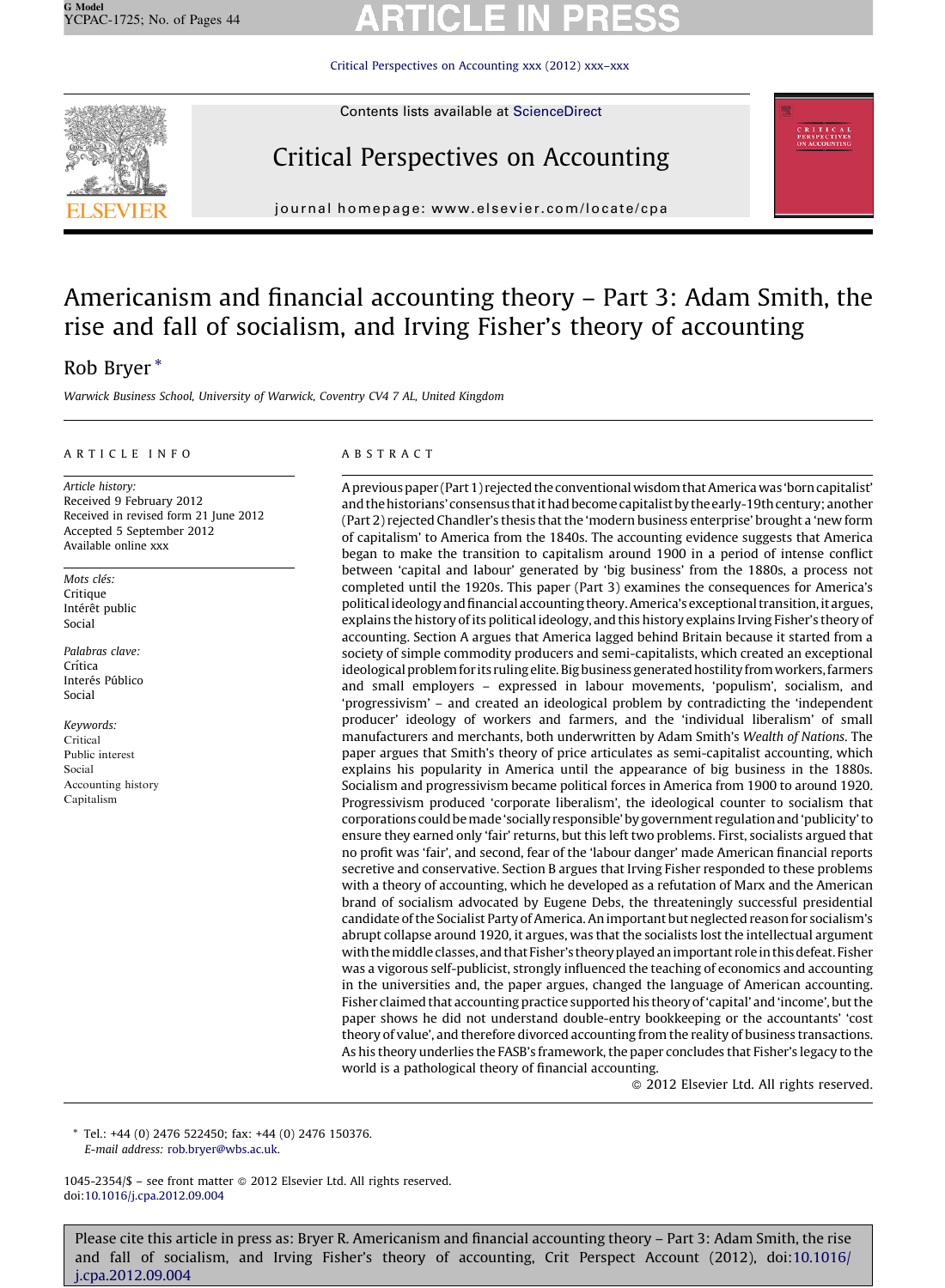### 2 R. Bryer / Critical Perspectives on Accounting xxx (2012) xxx-xxx

In 1776, British colonists in North America boldly declared their independence, and Adam Smith published An Inquiry into the Nature and Causes of the Wealth of Nations. Smith's book did not cause the American Revolution, but it did have a major influence on America's political economy and ideology. In 1976, during the bicentennial celebrations of its publication held at Glasgow University, Professor George Stigler opened his banquet speech: ''I bring you greetings from Adam Smith, who is alive and well and living in Chicago'' (quoted in [Meek, 1977](#page--1-0), p. 3). Stigler did not exaggerate. The Wealth of Nations ''was destined to become the Bible of the liberal bourgeoisie'' [\(Meek, 1977](#page--1-0), p. 3) and America became the bastion of competitive free market capitalism. Was this because Smith discovered the theory that unlocked the secret of prosperity, the view of Stigler and most economists? Alternatively, did Smith conquer America because he theorised the early stages of Britain's transition to capitalism, which accurately described America's exceptional mode of production from the late 18th century to the end of the 19th century, as argued here? Articulating Adam Smith's theory of price as a system of accounting, the paper concludes it was exceptionally influential in America precisely because it was not a theory of 'capitalism', if we define this, as Marx and Weber did, as the calculative mentality we observe in modern accounts ([Bryer, 2000, 2006\)](#page--1-0).<sup>1</sup>

An earlier paper (Part 1) rejected the conventional wisdom that America was 'born capitalist', and the consensus amongst historians that it had become capitalist by the mid-19th century; another (Part 2) rejected Chandler's view that 'managerial capitalism' was responsible for the 'modern business enterprise'. The accounting evidence suggests that America began to make the transition to capitalism around 1900 during a period of intense conflict between 'capital and labour', generated by the appearance of 'big business' from the 1880s, a process it did not complete until the 1920s. This paper (Part 3) examines the consequences for America's political ideology and financial accounting theory. Part 1 argued that the language of accounting is an ideology, a key 'language of real life' that articulates a calculative mentality, which is the 'economic base' of a corresponding political ideology. This paper shows that the accounting evidence in Parts 1 and 2 correlates with the history of America's political ideology by first showing that Adam Smith's theory of price articulates as semi-capitalist accounting. It then argues that an important reason for the delay in America's transition to capitalism compared to Britain, which had advanced capitalism by 1900, was starting from a society of simple commodity producers and semi-capitalists, which created a serious ideological problem for 'big business' capitalists and politicians. This exceptional starting point, it argues, explains Smith's powerful influence over American political ideology, and the problems it encountered following the appearance of big business from the 1880s explain Irving Fisher's theory of accounting. In short, the paper argues that big business created an ideological problem for Smith's theory that required a change in the language of accounting to solve. America's exceptional transition to capitalism, it therefore concludes, explains its exceptional political ideology, which explains its exceptional financial accounting theory.

The paper proceeds as follows. Section A first outlines a history of America's political ideology from the Revolution (1775– 1783) to the 1870s. It shows that the political leaders of America's simple commodity producers (idealised by Thomas Jefferson) and semi-capitalists (idealised by Andrew Jackson) embraced Adam Smith's Wealth of Nations. It explains Smith's popularity by the correspondence between his semi-capitalist analysis of 'capitalism' and the social reality suggested by the accounting evidence of Parts 1 and 2. Second, it analyses the ideological problem big business created for America's ruling elite. Smithian rhetoric dominated American political ideology until 'big business' generated hostility from workers, farmers, and small employers, and the brutal repression of labour by corporations and the government pushed reformers into politics, generating a wave of 'Populism' that swept the country from the 1880s demanding government intervention. Populism's defeat opened the door to socialism, which became threateningly popular in the early 20th century. Socialism became attractive because many workers and farmers shared a labour theory of value, and workers, farmers, small employers, and socialists, agreed with the need for government regulation of large corporations, but this contradicted Smith's antimonopoly, free market, individual liberalism. Even though it attracted a relatively small number of votes, socialism was a political force in America until around 1920, as was its close relative, 'progressivism', the label historians attach to the network of organisations and coalitions that appeared around and alongside socialism proposing and demanding reform of American society [\(Lichtenstein et al., 2000,](#page--1-0) p. 208). Highlighting the work of the National Civic Federation, the section concludes that the socialist threat forced big business leaders and leading politicians to seek an ideological counter. Their answer was 'corporate liberalism', the idea that corporations could be made 'socially responsible' by appropriate government regulation, particularly 'publicity', which meant that businesses would earn only 'fair' returns [\(Sklar, 1988\)](#page--1-0). This left two problems: first, the socialists' argument that no profit was 'fair', and second, because disclosing profit could exacerbate social and labour unrest, the practical problem that corporate reports had to be secretive and conservative.

Section B argues that Irving Fisher's theory of accounting responded to these problems and made a seminal contribution to their solution. First, that Fisher's education at Yale encouraged him to join the intellectual crusade launched against Marx in the late 1880s, to seek to fulfil his desire to be famous by, in part, undermining socialism. Second, that Fisher produced his theory of 'capital' and 'income', ostensibly to correct Adam Smith's theory of capital, but implicitly and explicitly as a criticism of Marx and the American brand of socialism advocated by Eugene Debs, the remarkably successful presidential candidate of the Socialist Party of America through the first two decades of the 20th century. Third, that Fisher's ideological contribution was to reconcile the calculative mentalities of simple commodity producer, semi-capitalist, and money capitalist. Fourth, that although Fisher claimed accounting practice supported his theory, particularly double entry

<sup>1</sup> Smith never used the words 'capitalist' or 'capitalism'. 'Capitalist' appears in England only from the end of the 18th century, and 'capitalism' from the middle of the 19th century (OED).

Please cite this article in press as: Bryer R. Americanism and financial accounting theory – Part 3: Adam Smith, the rise and fall of socialism, and Irving Fisher's theory of accounting, Crit Perspect Account (2012), doi[:10.1016/](http://dx.doi.org/10.1016/j.cpa.2012.09.004) [j.cpa.2012.09.004](http://dx.doi.org/10.1016/j.cpa.2012.09.004)